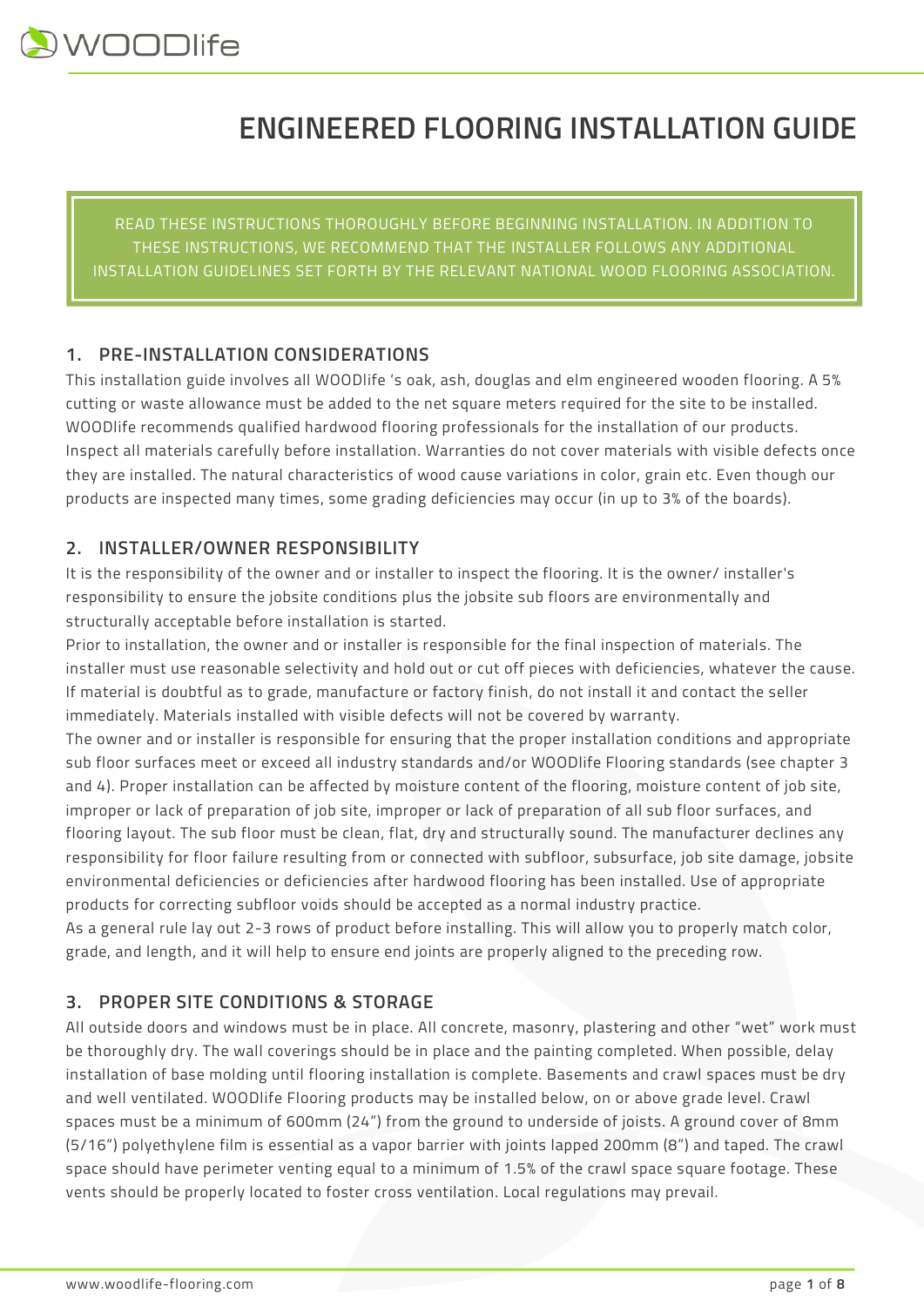# **4. SUBFLOOR REQUIREMENTS**

The sub floor must be clean, flat, dry and structurally sound. The sub-floor must be checked for moisture content by an appropriate testing method. Test results must be recorded.

# **Concrete subfloor**

WOODlife's engineered flooring can be laid floating, or can be directly glued down to fully cured and dry concrete. Screed/concrete subfloors must be under 2% moisture content. Floor should be flat to within 2 mm in 2 meters (3/16" in 6,5'). Substrate should be flattened to tolerance; grind high areas and fill low areas using a high compression leveling compound (min. 2000 N / cm2 (310 N/ in2)). When gluing, the consistency of the concrete should be sufficient: draw a nail across the top of concrete and if it leaves an indentation, it is probably lightweight concrete and cannot be installed using the glue down method. With light weight concrete you must float the wood flooring.

If there is no crawl space underneath the concrete subfloor of at least 50 cm (1,7') high, the concrete that measures dry today may become moist in the future due to rising groundwater (risk on clay-like soils). Installing a moisture barrier now may be viewed as an insurance policy against concrete becoming wet in the future. This will lead to subsequent floor failure. WOODlife Flooring is not responsible for site related moisture issues. Composition floorings with an integrated under floor heating system must always be primed.

#### **Joists on the ground floor**

Crawl spaces must be a minimum of 600mm (24") from the ground to underside of joists. A ground cover of 8mm (5/16") polyethylene film is essential as a vapor barrier with joints lapped 200mm (8") and taped. The crawl space should have perimeter venting equal to a minimum of 1.5% of the crawl space square footage. These vents should be properly located to foster cross ventilation. Local regulations may prevail.

#### **Wooden subfloor**

Wood sub-floors must be secured with screws or should be nailed. Nails need to be ring shank and screws must be counter sunk. In the event that the wood sub-floor is less than 2 cm (3/4'') thick, add a single wooden cross layer with a minimum thickness of 8 mm (5/16'') for a total of min 2,5 cm (1'') of thickness in order to combat possible squeaking after installation. The wooden crosslayer can consist of solid boards or wood sheets (particle board, OSB or plywood) and should be screwed to the subfloor. When using sheets, leave 3 to 6 mm (1/8" to 1/4") between the sheets to allow for expansion.

Floor should be flat to within 0,5 cm in 2 meters (3/16" in 6,5'), see images on the top-right. When gluing, there must be no oil, existing adhesives, wax, grease, urethane, dirt, varnish, paint, etc. on the wood subfloor. Particleboard is not a possible sub-flooring option for nail down installation, but is sufficient for a glue down installation. Wooden subfloors should not measure over 12% moisture content. Additionally, the hardwood flooring's moisture content and that of the subfloor cannot have a difference of more than 4%.

## **Tiles (travertine, granite, glazed tiles, slabs, marble)**

WOODlife Flooring can either be installed floating or can be glued straight on top of the tiles. Floor should be flat to within 0,5 cm in 2 meters (3/16" in 6,5'), see images on the previous page. When gluing, there must be no oil, existing adhesives, wax, grease, urethane, dirt, varnish, paint, etc. on the tile subfloor. Always clean the tiles with a caustic soda; never treat the tiles with ordinary soda, thinner or ammonia. Loose tiles should be removed; holes filled with a high compression leveling compound. Finally, slightly sand the tiles with grain 16 or 24. In case of shale or slate there are specific regulations; contact your seller for a more detailed advice.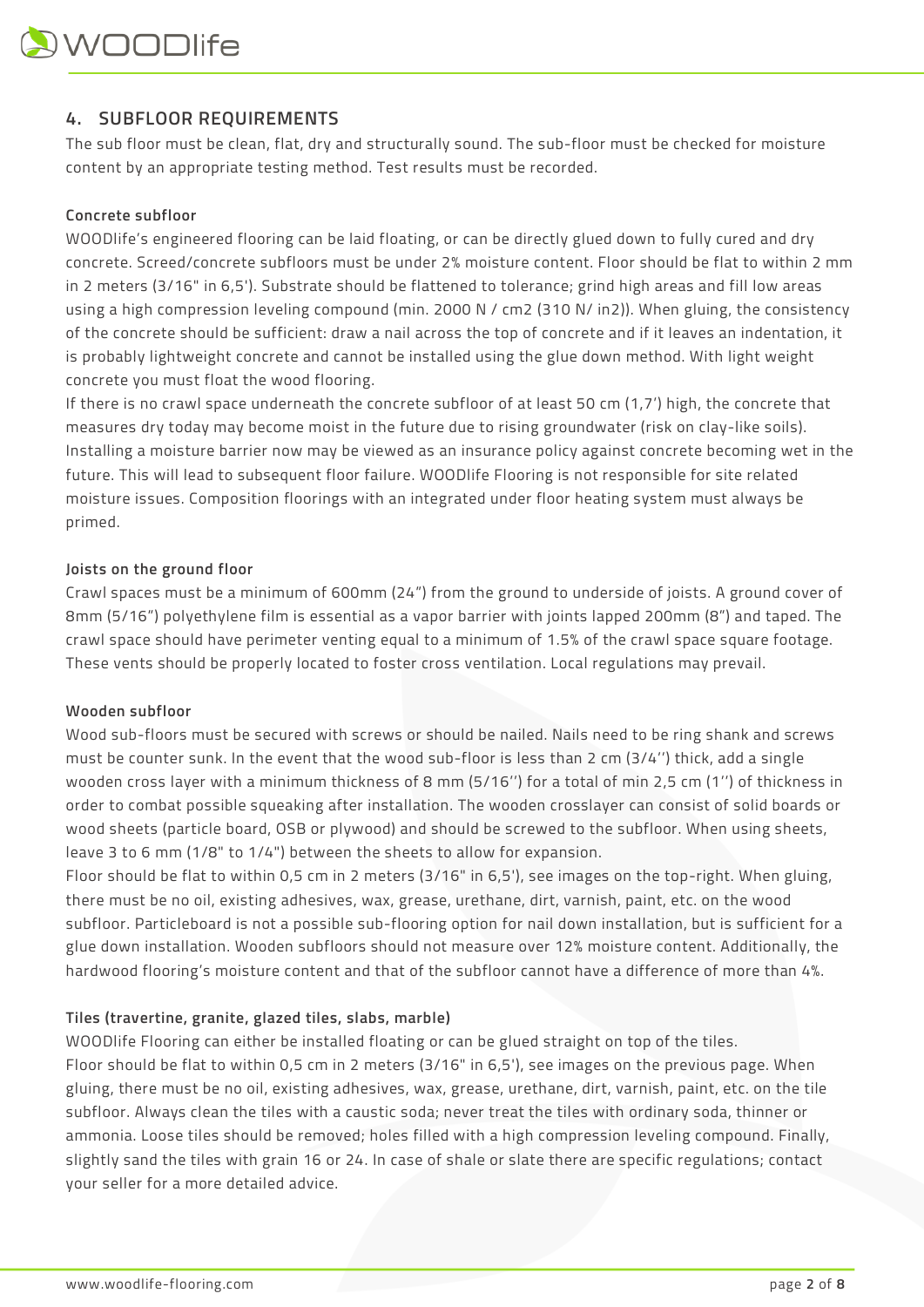## **Fermacell (and plaster fibre board)**

Glue down method or floating installation. Due to the high density of the fermacell subfloor the bonding of the adhesive can be problematic. Therefore, slightly sand the fermacell with grain 16 or 24. Vacuum clean the subfloor until it is free from dust and apply a primer coat. When the primer is dry, your WOODlife Flooring can be glued with a parquet adhesive that matches the primer. Optionally, WOODlife can supply the proper primer and matching adhesive. Failure to the requirements above could cause ongoing behavioral problems with the floor and will invalidate the warranty.

# **5. SUBFLOOR AND INSTALLATION METHOD**

| Installation method<br>Subfloor | Floating | Glue down | Screw down | Nail down |
|---------------------------------|----------|-----------|------------|-----------|
| Concrete                        | OК       | OК        | X          | X         |
| Joists                          | x        | x         | OК         | X         |
| Wooden boards                   | OK       | X         | OK         | X         |
| Wooden particle board           | OК       | OK        | OK         | OК        |
| Oriented Strand Board (OSB)     | OК       | OК        | OК         | OК        |
| Plywood                         | OК       | OК        | OК         | OК        |
| Tiles                           | OК       | OK        | X          | X         |
| Fermacell                       | OК       | OК        | χ          | χ         |

All WOODlife floors can be floated, yet we always strongly recommend to fully glue down your WOODlife floor. Gluing down the flooring minimizes risk caused by expansion and shrinkage of the wood, such as gaps, cupping, bending, etc.

# **6. INSTALLATION TOOLS**

An appropriate flooring adhesive: WOODlife PE90. On concrete slabs that are on/below grade, we strongly recommend to primer the slab first with a moisture inhibitor. When using other flooring adhesives, we advise you to contact your local WOODlife Flooring dealer. Always follow the adhesive manufacturer's instructions.

## **For staple-down installation, you will also need:**

Pneumatic stapler appropriate for 9/16" thick engineered flooring and 1-1/4" or 1-1/2" staples (always test stapler to ensure that it is not damaging the flooring or causing dimpling before proceeding with installation), air compressor.

## **For floating installation, you'll also need:**

- $\rightarrow$  A proper underlayment and moisture barrier. Depending on the site requirements, WOODlife can supply the best matching underfloor.
- $\rightarrow$  D3 T&G Adhesive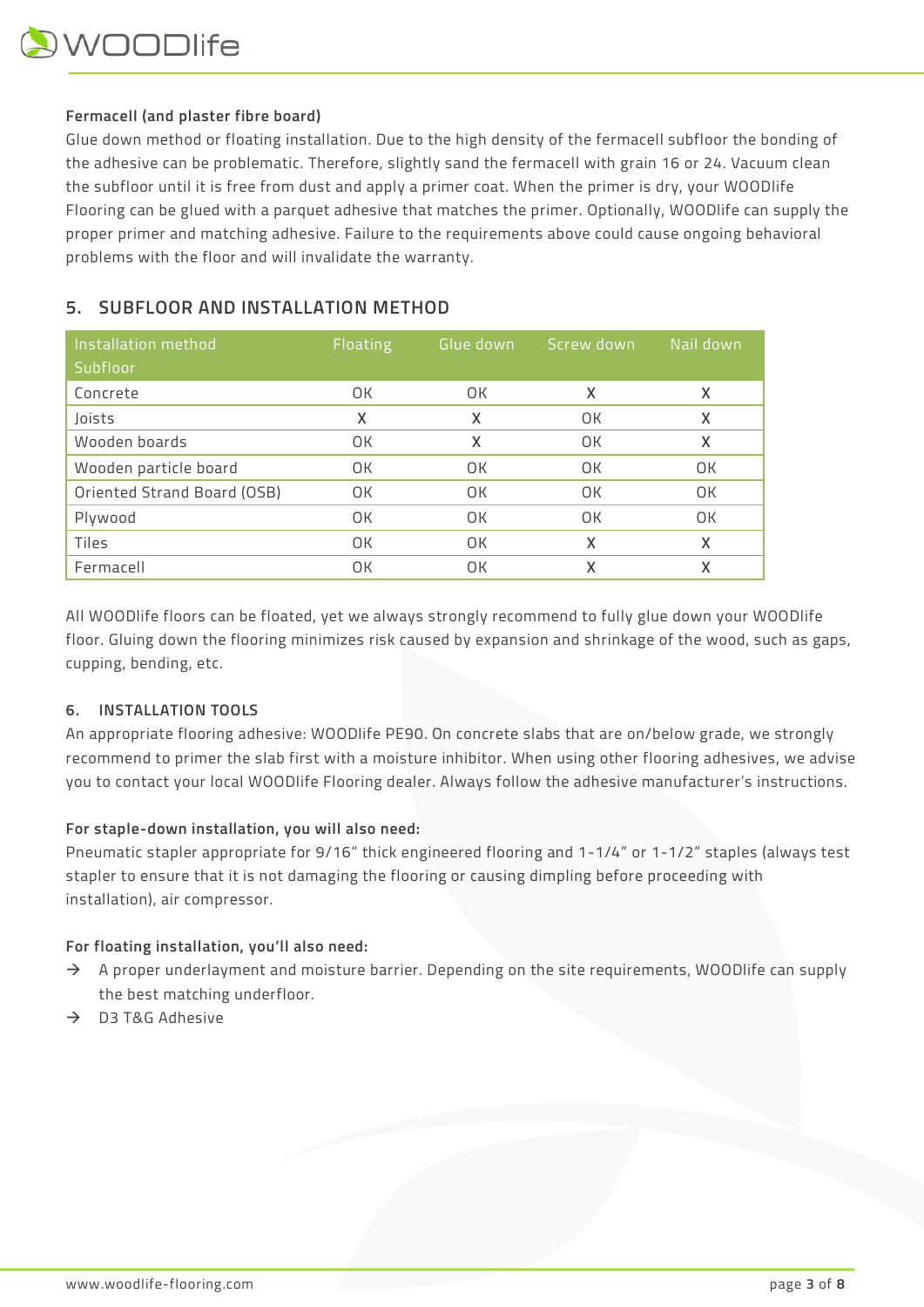

# **7. JOB SITE INSPECTION**

All outside doors and windows must be in place. All concrete, masonry, plastering and other "wet" work must be thoroughly dry. The wall coverings should be in place and the painting completed except for the final coat on the base molding. When possible, delay installation of base molding until flooring installation is complete. Basements and crawl spaces must be dry and well ventilated. WOODlife Flooring products may be installed below, on or above grade level. Crawl spaces must be a minimum of 600mm (24") from the ground to underside of joists. A ground cover of 8mm (5/16") polyethylene film is essential as a vapor barrier with joints lapped 200mm (8") and taped. Local regulations may prevail.

The installation site should have a consistent room temperature of 15-24°C (59-75°F) and humidity of 30-70% 14 days prior installation to allow for proper acclimation and forever after installation, to allow for proper acclimation. Room humidity should never exceed 30-80%. Due to possible shrinking or expanding it could crack, split, bow, crook or even delaminate. The sub-floor must be checked for moisture content by an appropriate testing method. Test results must be recorded.

# **8. STORAGE AND HANDLING**

Handle and unload with care. Store in a dry place being sure to provide at least a 100mm (4") air space under bundles, which are stored upon "on-grade" concrete floors. Flooring should not be delivered until the building has been closed in with windows and doors in place and until cement work, plastering and all other "wet" work is completed and dry.

Concrete should be at least 60 days old. WOODlife Flooring products must be stored in the environment in which it is expected to perform for at least 72 hours prior to installation. Packs are to be kept closed.

# **9. SUBFLOOR PREPARATION AND RECOMMENDATIONS FOR ALL INSTALLATIONS**

#### **Concrete subfloors**

New concrete slabs require a minimum of 60 days drying time before covering them with a wood floor. They must be fully cured. Concrete subfloors must be dry (moisture content lower then 2%), smooth and free of structural defects. Grinding high spots in concrete is recommended over using filling compounds. However, if a filling/leveling compound is used, it must be min. 2000 N / cm2 with a high compressive strength. Concrete must be free of paint, oil, existing adhesives, wax, grease, dirt, sealers, and curing compounds. These may be removed chemically or mechanically, but do not use solvent based strippers under any circumstances. Residual solvents can prohibit the satisfactory bonding of flooring adhesives. It is important to ensure a proper bond between the adhesive and the concrete and the planks. WOODlife Flooring products may be installed on grade, above grade, as well as below grade where moisture conditions do not exist.

#### **Below grade?**

A concrete slab is considered below grade when any part of the slab is below ground level, for example, walk-out basements are below grade! Treat with a primer first in order to create a moisture barrier.

#### **Wood subfloors**

Wood subfloors need to be well nailed or secured with screws. The wood subfloor needs to be structurally sound (meaning subfloors without loose boards, vinyl, tiles, or OSB board or plywood) and dry. They should not exceed 10% moisture prior to installation. Wooden subfloors must be free of paint, oil, existing adhesives, wax, grease, dirt and urethane, varnish etc. Underlayment grade OSB (not the wax side) is also a suitable subfloor. Particleboard is not an acceptable subfloor for staple or nail down installation, but can be used as a subfloor in glue down installations. When installing over existing wood flooring, install at 90 degree angles to the existing floor.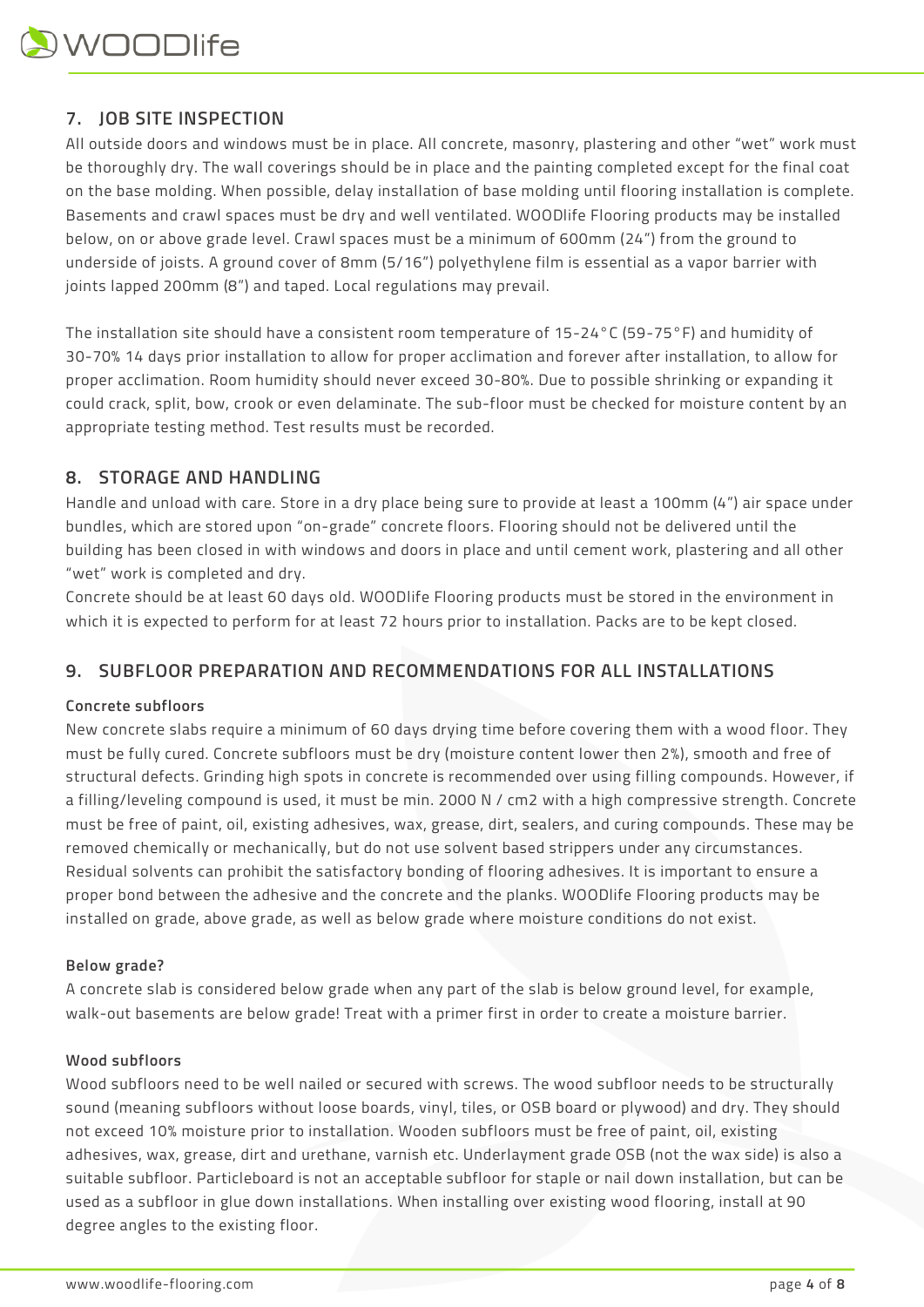# **10. PREPARATION**

Remove all transitions and wall-base and undercut all door casings with a hand or power jam saw using a scrap piece of flooring as a height guide. Whether you choose to install the floor by the glue down method, nail or staple down or floating, start by cutting four to five planks in random lengths, differing by at least 400mm (16"). As you continue working across the floor be sure to maintain the 400mm (16") minimum between end joints on all adjacent rows. Never waste material; use the left-over pieces from the fill cuts to start the next row or to complete a row. Note: when installing be sure to blend the wood from several cartons to ensure a good grain and shading mixture throughout the installation. Allow for a 15mm expansion gap all around the room.

# **11. GLUE DOWN INSTALLATION GUIDELINES**

#### **Under floor heating**

For instructions we refer to the separate documentation about under floor heating.

#### **Step 1 – Layout the job**

Select a starter wall. We recommend that you start in a corner of the room which is immediately visible when entering the room. Where possible, lay the flooring at 90° angle to the floor joists. Now, lay out the first two rows of boards with the groove of the length facing the wall. Usually, the panels are laid lengthways in the house (in the direction of the light). Check if the wall is perfectly straight (e.g. by tensioning a rope along the length) and place spacers. Please make sure to keep an expansion gap of around 15 mm along walls and other objects. At the head ends of the boards an expansion gap of app 5 mm would be sufficient. Now check whether the first row is fully straight by tensioning a rope along the length

## **Step 2 – Spreading the adhesive**

Using the recommended trowel at a 45° angle to get the correct adhesive spread rate to insure a proper and permanent bond. Improper bonding can cause loose or hollow spots. Working in small sections is helpful as it will allow you to reach across the adhesive to install the wood flooring without putting any weight on it and will ensure proper transfer of the adhesive to the wood flooring. Note: Change the trowel every 185 (2000 ft2) to 275m2 (3000 ft2) due to wear down of the notches. This assures you always get the proper adhesive spread rate.

#### **Step 3 – Install your starter rows**

Install the first rows of starter planks and secure into position. Check if the rows are installed straight (tensioning a rope) and adjust the spacers to modify. Once the starter rows are secure, continue with the installation. Never lay planks further than you can comfortably reach. Place tongue into groove of planks and press firmly into adhesive. Never slide planks through adhesive. Test for proper bond by occasionally lifting a board and looking for good adhesive transfer (90%), then replace it into the adhesive. Clean any adhesive off the surface of the boards before it cures. Use caution when using a rubber mallet to butt material together, as it can burnish the finish and cause marring. Note: never work on top of the flooring when installing with the glue down method.

## **Step 4 – Job completion, Final touches**

Once the last row is installed, allow the adhesive to dry overnight or per manufacturers instructions. Install the proper trim molding at the doorways for transition and skirting along the walls to cover the expansion space.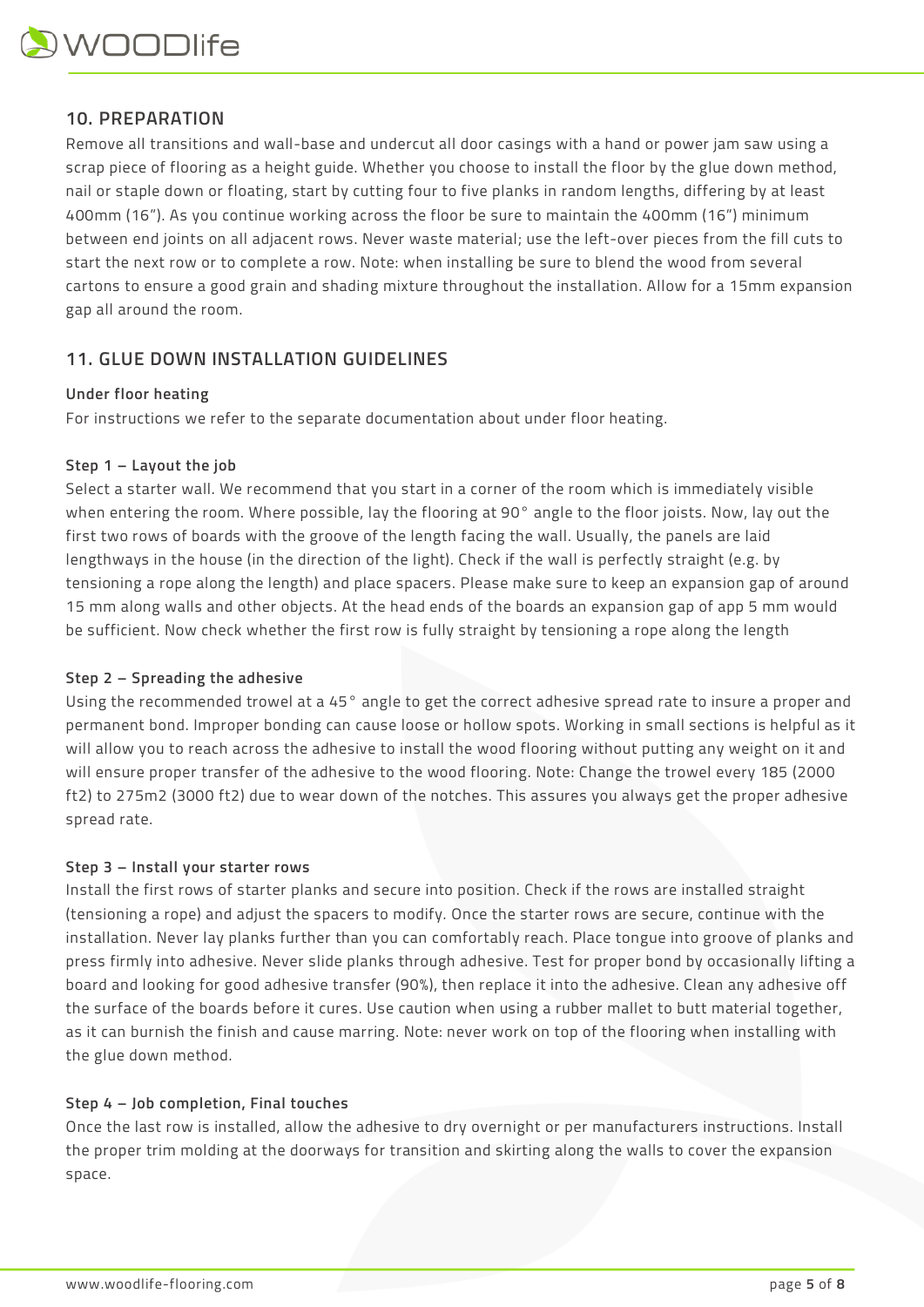

# **12. NAIL DOWN AND SCREW DOWN INSTALLATIONS**

WOODlife flooring products may be installed over wood subfloors using nailing cleats. When installing WOODlife Flooring products by nailing, it is necessary to use the proper type of flooring nailer and gage of cleat. The flooring nailer must be adjusted to insure the cleat penetrates the board at the point of the 90º angle formed by the tongue (insertion point). Use a scrap piece of flooring to adjust the nailer before beginning installation. If you are using a pneumatic nailer set the compressor to the recommended pressure. Test by driving a few fasteners, check and adjust the pressure to insure the fasteners are properly seated but are not driven so deeply to split or break the tongue.

#### **Step 1 – Layout the job**

Select a starter wall. We recommend that you start in a corner of the room which is immediately visible when entering the room. Where possible, lay the flooring at 90° angle to the floor joists. Now, lay out the first two rows of boards with the groove of the length facing the wall. Usually, the panels are laid lengthways in the house (in the direction of the light). Check if the wall is perfectly straight (e.g. by tensioning a rope along the length) and place spacers. Please make sure to keep an expansion gap of min. 15 mm along walls and other objects. Now check whether the first row is fully straight by tensioning a rope along the length. Install a moisture barrier. This will retard moisture from below and may help prevent squeaks. Keep in mind there is no complete moisture barrier system for nail down installations. Install the moisture barrier parallel to the direction of the flooring and allow a 75mm (3") over run at the perimeter. Make sure each run overlaps the previous run by 150mm (6") or more. Staple the moisture barrier to the subfloor to prevent movement.

#### **Step 2 - Beginning installation**

It may be necessary to scribe the starting row to maintain the expansion space for walls that are out of square. Counter sink the nails and fill with a filler that blends with the flooring installed. When possible, place the nails in a dark grain spot in the board. Next, blind nail the starter row at a 45° angle through the tongue. It will be easier if you pre-drill the holes in the tongue. Nail 25-50mm (1"-2") from the ends and every 200-250mm (8"-10") along the sides. It will be necessary to blind nail the next row. An 18 gauge finish nailer with 38-50mm (11/2"-2") brads can also be used to blind nail and no predrilling is needed. Continue the installation using the recommended engineered wood flooring nailer and cleats.

#### **Step 3- Job Completion, Final touches**

The final 1-2 rows next to the wall will have to be nailed by hand or with the finish nailer. The last row must be face nailed. It will need to be ripped and possibly scribed to maintain the 15mm (5/8") expansion space. When possible, place the nails in a dark grain spot in the board and countersink and fill with matching filler. Install the proper trim molding at the doorways to achieve the transition and place skirting along the walls to cover the edges of any gaps along the wall due to irregularity.

WOODlife Flooring products can be nailed/screwed directly over joists, provided that the joists are not further apart than 400mm (16") center to center.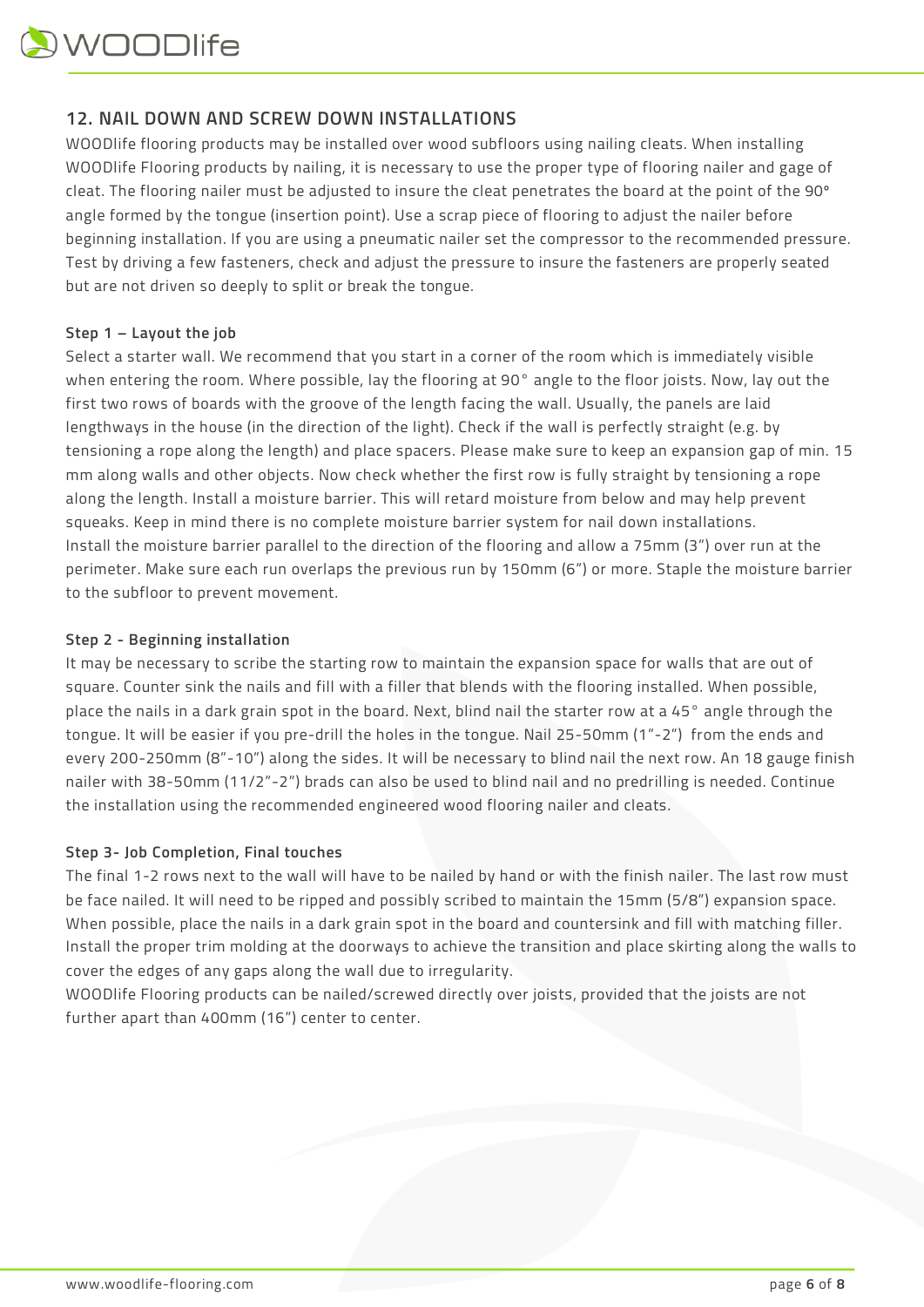# **13. FLOATING INSTALLATION**

## **Step 1 - Subfloor preparation:**

As part of your sub floor preparation, remove any existing base, shoe mold, or doorway thresholds. These items can be replaced after installation, but should be replaced in such a way to allow at least 15mm (5/8") expansion space around the perimeter of the room and at all vertical obstructions. All door casings should be notched out or undercut to allow 15mm (5/8") room for expansion and to avoid difficult scribe cuts. This is easily done by placing a piece of board on the sub floor as a height guide for your hand saw. Install a moisture barrier over the subfloor. Install the moisture barrier parallel to the direction of the flooring and allow a 75mm (3") over run at the perimeter. Make sure each run overlaps the previous run by 150mm (6") or more. If using, install resilient underlayment parallel to the moisture membrane, following manufacturers instructions. Note: Some resilient underlayment contain a built in moisture barrier, eliminating the need for a separate moisture barrier.

# **Step 2 - Layout the job**

Once the moisture barrier and the resilient subfloor underlayment (if used) have been installed over the subfloor, the jobsite is ready for the WOODlife floorboards. Never open the bundles until ready to start the installation process. At the starting wall establish a 15mm (5/8") expansion space along side and end walls with the use of spacers. Now, lay out the first two rows of boards with the groove of the length facing the wall. Usually, the panels are laid lengthways in the house (in the direction of the light). Check if the wall is perfectly straight (e.g. by tensioning a rope along the length) and place spacers.

# **Step 3 – Installation, side and end gluing**

The WOODlife floorboards must be side and end glued using PVAC glue. Fully apply a glue line at the bottom of the groove. Also fully glue every end joint. The subsequent rows are installed, side and end glued, tap together with a hammer and tapping block to prevent damage to the protruding tongue. The tapping block should be against tongue only. Use only the flat side of tapping block against tongue. Do not tap on groove side of the boards as this will cause damage! Check for tight fit on sides and ends. Stagger 400mm (24") between end joints of adjacent board rows. End joints should not repeat visually across installed floor.

## **Step 4 - Installing the last row, Final touches**

Most often the last row does not fit in width. When this occurs, follow this simple procedure: lay a row of boards, unglued, tongue toward wall, directly on top of last installed row. Take a short piece of board with the face down and the tongue side against the wall. Draw a line with a pencil along the row moving down the wall. The resulting line gives the proper width for the last row which, when cut, can then be wedged into place using a pry bar. Make sure when the installation is complete that spacers are removed (24 hours after installations) and the expansion space is covered with an appropriate molding. Always attach the trim to the wall or vertical object and never to the WOODlife floorboards.